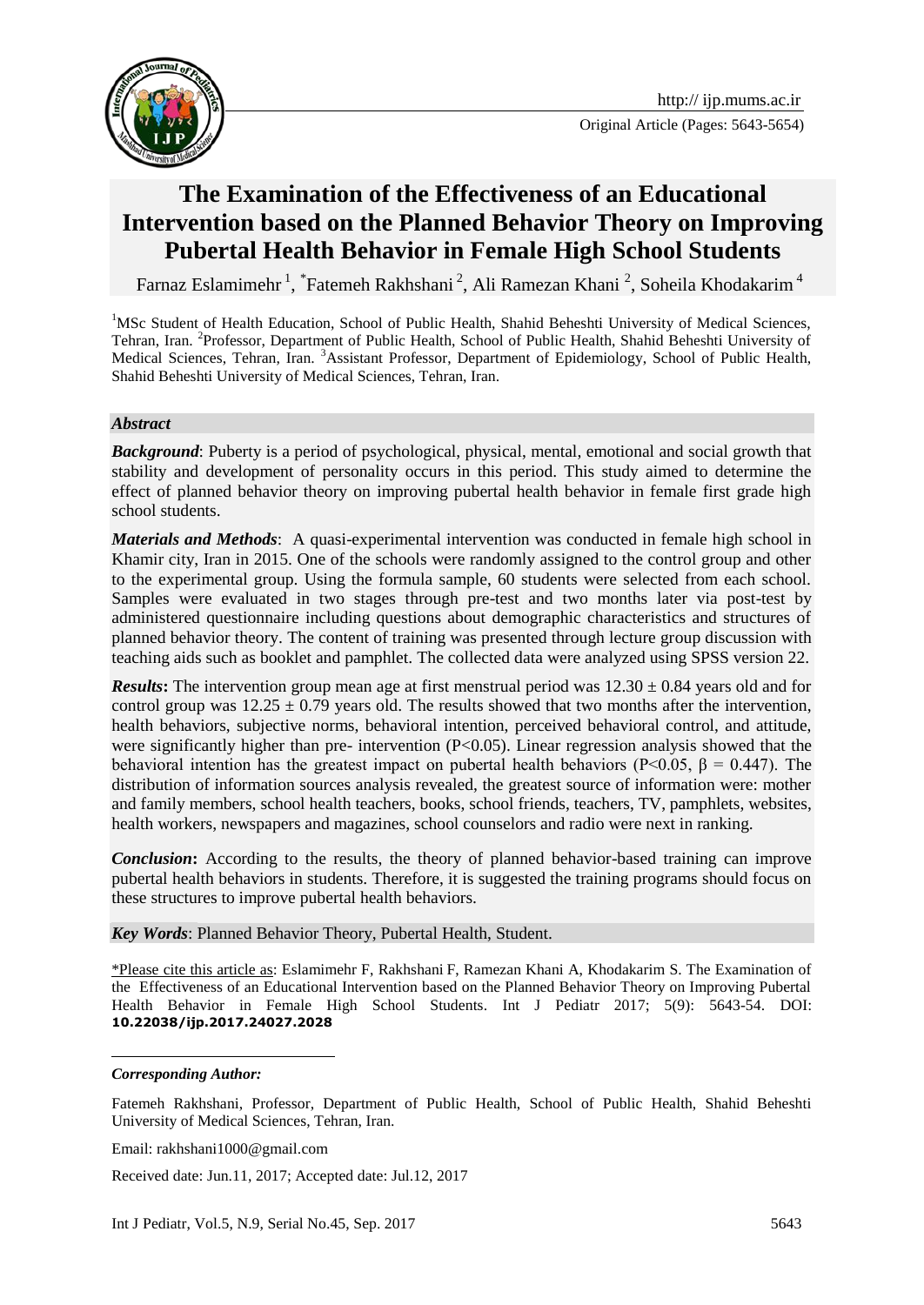#### **1- INTRODUCTION**

 Dramatic changes such as emotional, cognitive, social and physical occur during adolescence (1, 2). The maturation is a process in which the physical changes happen in the shape of a child's body, becomes an adult capable of reproduction and at the end achieves enough physical and psychological ability to be young man or woman (3). Adolescents between the ages of 10 and 19 years are considered as a healthy group. Nevertheless, many adolescents may die because of suicide, accidents, violence, complications dealing with pregnancy and other diseases that are either preventable or treatable. Additionally, many diseases in adulthood have root in adolescence. For example, smoking, sexually transmitted infections such as HIV, malnutrition and poor exercise habits, lead to illness or premature death in life (4).

In Iran, according to the 2011 census, 16.34 percent of the populations, about 12 million people are 10-19 years old and girls comprise 50 percent of it (5). Our country is having such a huge resource of teenagers, requires careful planning and attention to their healthy growth (6). The first menstruation, called menarche and shows reproduction system is working (7). Dysmenorrhea is a common gynecologic disorder and at least 50% of women experience it in their reproductive period and 10% of them have such severe symptoms that prevent them from attending school and work (8). In teenage girls starting menstruation, the amount of iron is lost. Iron deficiency leads to anemia (9). A study in the field of beliefs and health behaviors during menstruation was conducted female high school students in the North and South of Tehran, the results indicate that both groups of girls in the North and South do not have comprehensive information on health behaviors during menstruation, and therefore no significant difference between

them was showed (10). A study done in Nigeria showed that the interpretation of menstruation was poor and often inaccurate (11). In another study in the field of knowledge about menstruation, emotional response to menarche, menstrual attitude and behavior showed that knowledge of menstruation significantly was associated with the positive emotional response and positive attitudes toward menstruation menarche. There were also significant differences in knowledge of menstruation, reaction to menarche and menstrual attitudes among female students with positive behavior and those who have positive behavior (12). A conducted study by Chan et al., entitled menstrual problems and health behaviors in Chinese girls in Hong Kong (2009) showed that the prevalence of menstrual problem in Hong Kong Chinese girls is high and causes significant impairment in school and their daily activities (13). According to the culture and traditions prevailing in our country, shame of parents for teaching the issues related to puberty and adolescence is outstanding and the parents are not knowledgeable enough to make comprehensive information about this issue accessible for their children (14).

School as a place for health education seems to be a suitable place for the fastest access to a level of maturity and health prevention in the field of sex and puberty, but for some reasons, these trainings are not done. According to the above mentioned specific circumstances and spiritual crises of pubertal health training for adolescents seems necessary to reduce the fear of these conditions and prevent false information given by incompetent people in the age of puberty (15). The value of health education programs depends on the effectiveness of these programs and the effectiveness of these programs depends on the correct use of theories and models in health training (16). The theory of planned behavior, which has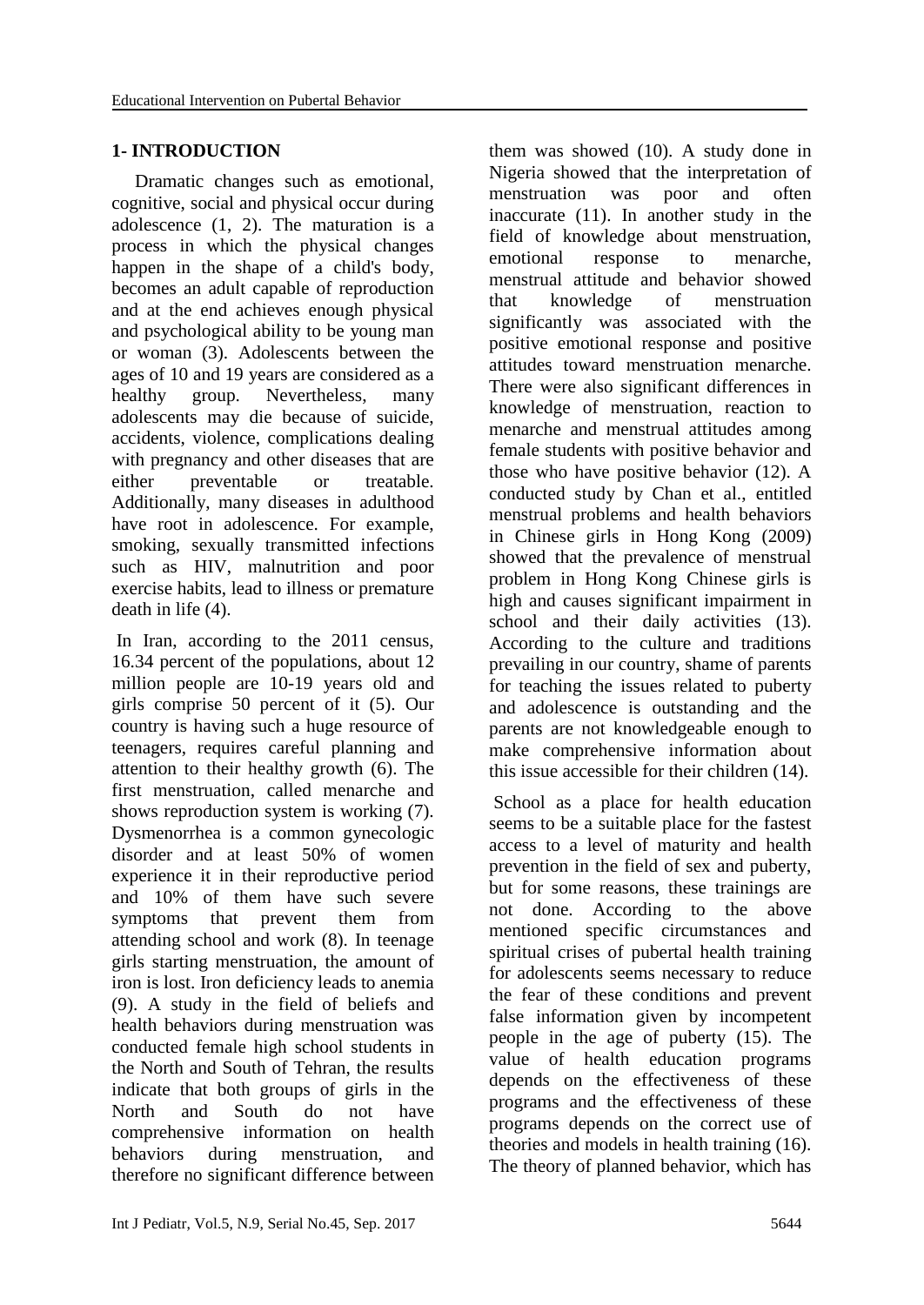been proposed by Ajzen, is based on the theory of reasoned action. This theory predicts the occurrence of a specific behavior that a person tends to do it. According to this theory, intention to carry out an action is predicted by three factors: attitude toward behavior, subjective norms, and perceived behavioral control (17). The theory of planned behavior is one of the theories that is widely considered regarding prediction of the health behavior (18). The results of this study can identify the most effective factors in behavior change and provide a model for training pubertal health behavior. This study aimed to determine the effect of planned behavior theory on improving pubertal health behavior in female first grade high school students.

# **2- MATERIALS AND METHODS**

 Puberty health is consisting of care and principles that leads to promotion and maintenance of mental and physical health in individual in this period **(**19**)**.

# **2-1. Study Design and Population**

One of the schools was randomly assigned to the control group and another school to the experimental group. Eighth grade students formed the target sample, 60 people in each group were determined. Due to the distance between schools in the study educational intervention in the experimental group had no effect on the control group. The self-made questionnaire was designed based on the subject and the theory of planned behavior which was completed by students.

# **2-2. Methods**

This quasi-experimental study was conducted in 2015 that lasted 10 months. The study population included first grade students of secondary school in Khamir city, Hormozgan province, Iran. There are 2 secondary school for girls.

# **2-3. Measuring tests**

The questionnaire includes two parts of demographic questions and the structures of planned behavior theory questions about puberty and menstruation. Demographic questions such as age, age of menarche, education level and occupation of parents, economic status, number of children, older sisters, age difference between teenage girl and older sister, previous training on puberty health.

Ten attitude questions of planned behavior theory structure (cleansing, taking iron pills, taking a bath, doing light exercise during menstrual periods, being ashamed of asking questions about puberty and menstruation, the fear of getting anemia and iron deficiency and concerning about sterility as a result of failure to comply with hygiene), 7 subjective norms questions (hiding from family members, mother's reminding to take iron pills, support and understanding of the people around), 6 perceived behavioral control questions (iron intake and eating more fruit and vegetables, bathing as standing and participation in training programs), 8 intention questions (using sanitary pads, light-colored and cotton underwear, daily underwear change, daily activities and exercise, pain control method, seeing a doctor if there is severe pain), and one question from the source information was formed about puberty and health behaviors of this period.

Sixteen questions of behavioral questions were formed including nutrition, iron supplementation, bathing and cleansing and how to do each one, using sanitary pads, light-colored cotton underwear, daily activities and exercises, methods of pain control, visiting a doctor if there is severe pain, and how to replace sanitary napkin and how to throw it out). For scoring the structure of Planned Behavior Theory the 5-point Likert scale was used so that the wrong answer and the correct answer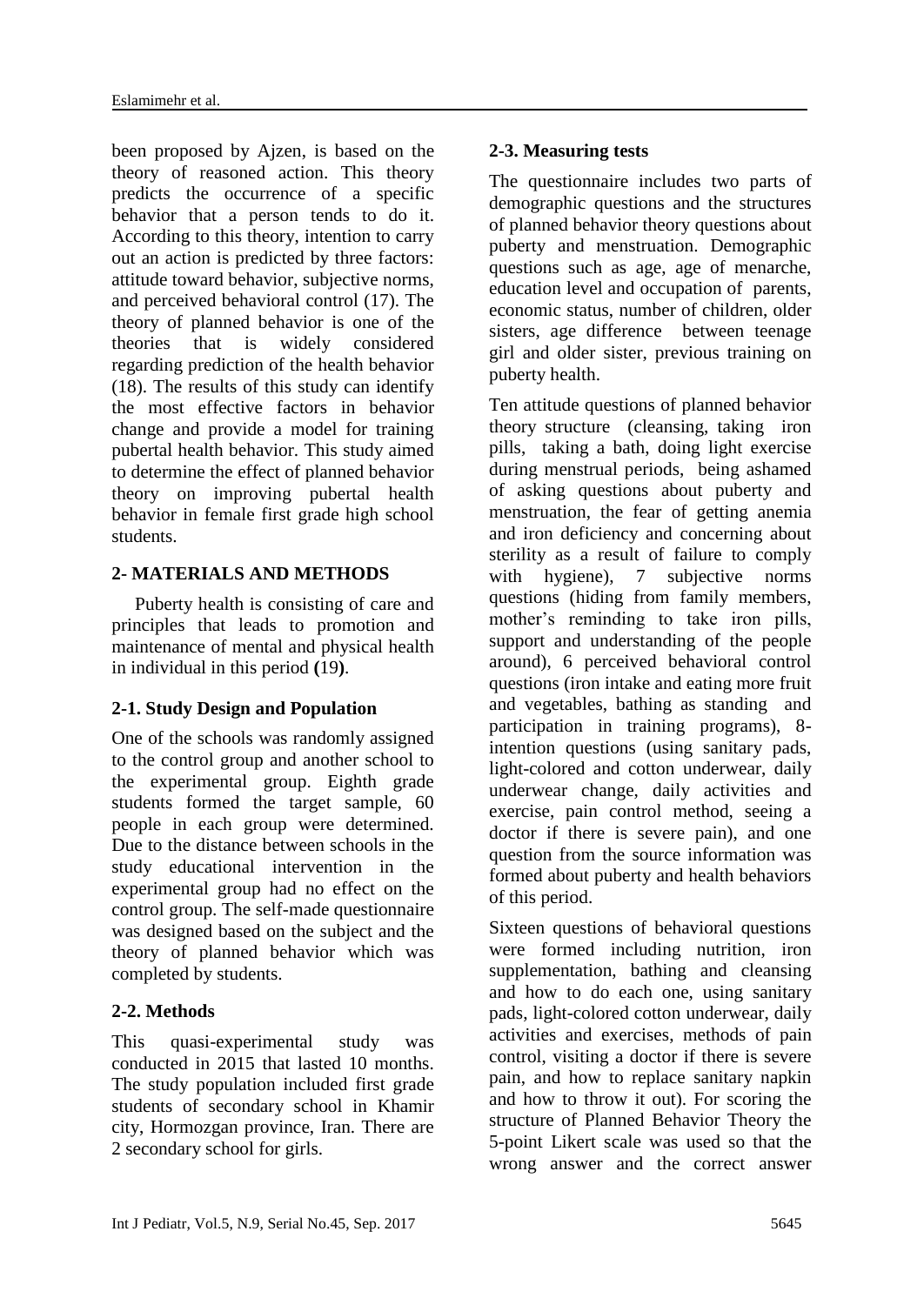subsequently were scored 1 and 5. In behavioral questions the answer "always" was scored two, "sometimes" scored 1 and "never" given a score of zero. The validity of questionnaire was through the content validity, so that the questionnaire was obtained based on the theory of planned and health behaviors during puberty and menstruation and according to sources and books, then evaluated by experts and their views was applied on the questionnaire. Finally, after fixing some bugs and ambiguities its validity was confirmed.

The reliability of questionnaire was confirmed through retest with 0.77 reliability factor and with 0.76 Intra Class Correlation Coefficient (ICC) factor. Education based on the theory of planned behavior is the independent variable of the study. The dependent variable includes the structure of the planned behavior theory (attitude, subjective norms, perceived behavioral control, intention), and behavior. After analyzing preliminary data, based on the theory of planned behavior, the needed educational materials, equipment and facilities were provided. Training was conducted through Lecture, group discussion and question-and-answer. Booklet, pamphlets and pubertal health education messages were placed at the disposal of everyone.

Educational intervention was conducted by the researcher in four 45-minute sessions that lasted 1 month. In the training program designed based on the theory of planned behavior general information about puberty and the changes of this period were provided, then sessions about the attitudes, subjective norms, and perceived behavioral control were held that their outlines were the health consequences of inappropriate behavior, the importance of prevention of disease in an individual's life, barriers to adequate health behaviors, ways to overcome barriers to good health behaviors, health behaviors during adolescence, importance

of the role of parents and family members and finally, in order to improve the intention and behavior of students in pubertal health behaviors, procedures and appropriate health behaviors in Menstruation periods were described. Two months after completion of education, secondary test was conducted.

# **2-4. Inclusion Criteria**

Inclusion criteria included, leaving behind at least two menstruations and consent to participate in the study.

# **2-5. Exclusion Criteria**

Exclusion criteria included parents who were refused their child to participate.

#### **2-6. Ethical Considerations**

This study was approved by the Ethics Committee (with ID code: 6727). The objectives of the study were explained to all participants and their parents, all of them accepted to participate and were assured of the confidentiality of their individual information as well as the voluntary nature of participating in the study.

# **2-7. Data Analyses**

In order to analyze the effects of the intervention, in intervening and control groups paired t-test was separately used. Multiple linear regression were used to determine the relationship between structural change in planned behavior theory and students' behavior change considering the role of potential confounding variables. All analyzes were performed by SPSS version 22.0 software. The level of significance in all tests was included  $P < 0.05$ .

#### **3-RESULTS**

 In this study, a total of 120 students participated in the study and there was no attrition in the number of people. The mean age in case group and control were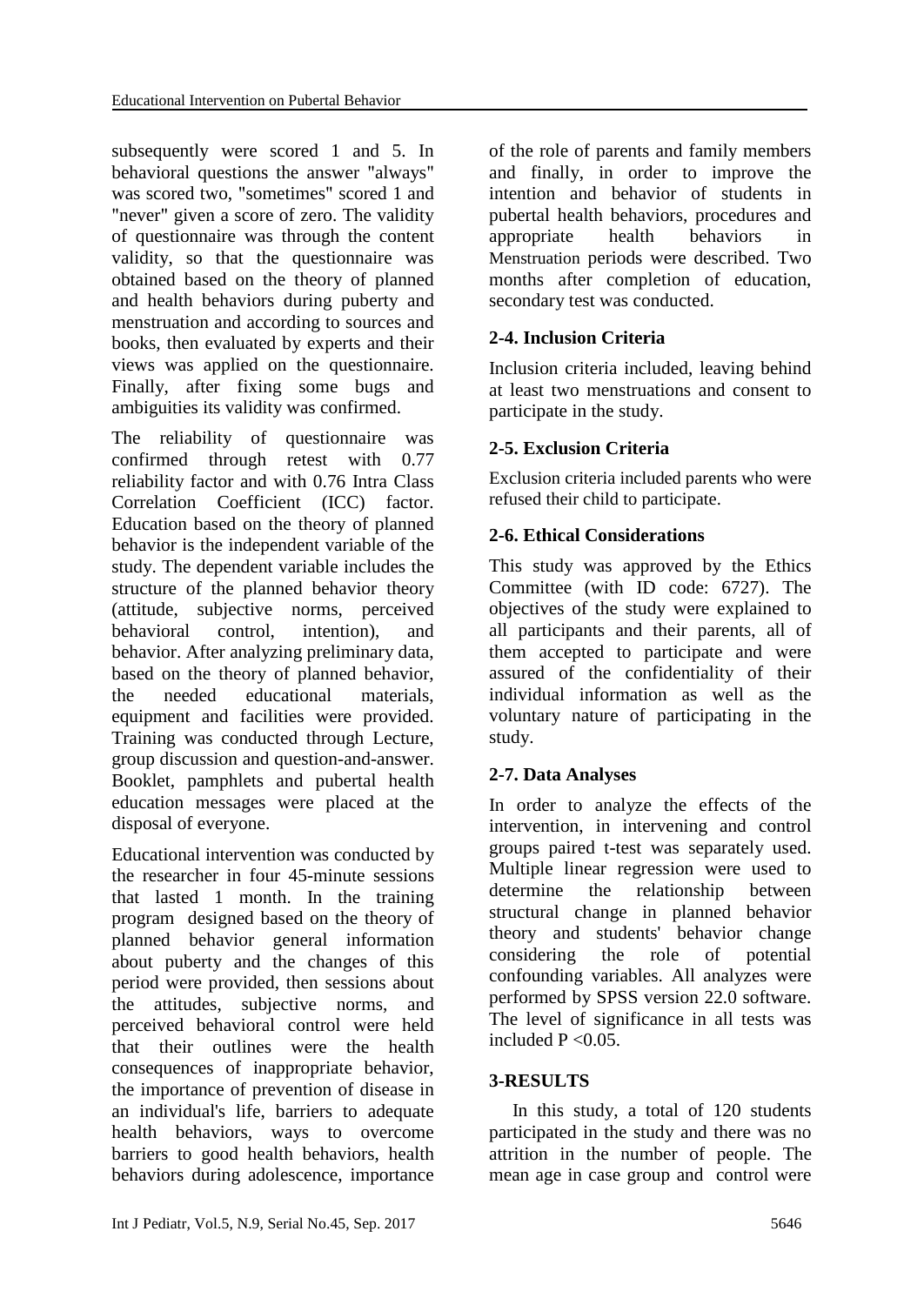subsequently 13.76  $\pm$  0.72 and 13.70  $\pm$ 0.59 years old; of 120 surveyed students, 45 of them (37.5%) 13 years and 63 of the them  $(52.5\%)$  14 years and 12 of them (10%) were 15 years old. The experimental group mean age at first menstrual period was  $12.30 \pm 0.84$  years old and for control group was  $12.25 \pm$ 0.79 years old, of 120 surveyed students 2 (1.6%) at 10 , 16 (13.3%) at 11, 55 patients (45.8%) at 12, 41 patients  $(34.1\%)$  at 13 and 6 patients  $(5\%)$  at age 14 experienced menarche.

Ninety-five percent (114) patients were trained in pubertal health before the intervention, 5% ( $n = 6$ ) in this case had not received any training. In relation with the descriptive indicators of planned behavior theory structure, after educational intervention the average score of attitude, subjective norms, perceived behavioral control, intention and behavior significantly increased rather than before. In the control group, after the intervention, there was no significant change in other structure of planned behavior theory except in behavior variable (**Table.1**). The distribution of information sources

analysis revealed, the greatest source of information is mother and family members, school health teachers, books, school friends, teachers, TV, pamphlets, websites, health workers, newspapers and magazines, school counselors and radio were next in ranking (people could have more than one choice) (**Fig.1**). Multivariate regression analysis showed that intention (P-  $\leq 0.001$ ,  $\beta = 0.447$ ) and perceived behavioral control ( $P = 0.054$ ,  $\beta$ ) = 0.208) are the predictors of health behaviors during puberty.

Students who tend to have more and higher perceived behavioral control, it was more likely to have pubertal health behaviors. Behavioral intention rather than perceived behavioral control is a stronger predictor of pubertal health behaviors. For every one unit increase in the behavioral intention, the likelihood of positive health behaviors increases 0.36. For every one unit increase in the perceived behavioral control, the likelihood of positive health behaviors increases 0.26 (**Table.2**) (*Please see the end of paper*).

**Table-1:** The comparison of mean score of the theory of planned before and two months after intervention

| Structure                       |                             | Mean $\pm SD$              | P-value | Mean $\pm SD$                  | P-value                       |       |  |
|---------------------------------|-----------------------------|----------------------------|---------|--------------------------------|-------------------------------|-------|--|
|                                 | Case before<br>intervention | Case after<br>intervention |         | Control before<br>intervention | Control after<br>intervention |       |  |
| Attitude                        | $5.20 \pm 34.76$            | $5.02\pm40.83$             | < 0.001 | $4.63 \pm 34.58$               | $5.41\pm34.76$                | 0.807 |  |
| Subjective norms                | $3.74\pm26.01$              | $4.66\pm28.18$             | < 0.001 | $3.90\pm26.80$                 | $4.09 \pm 26.85$              | 0.923 |  |
| Perceived behavioral<br>control | $4.27 \pm 23.60$            | $2.73 \pm 27.46$           | < 0.001 | $3.61 \pm 23.10$               | $4.13 \pm 22.40$              | 0.209 |  |
| <b>Behavioral Intention</b>     | $2.90 \pm 26.96$            | $4.33\pm34.01$             | < 0.001 | $3.38\pm26.81$                 | $3.22 \pm 27.41$              | 0.193 |  |
| <b>Behavior</b>                 | $2.688 \pm 19.93$           | $3.53 \pm 25.26$           | < 0.001 | $2.67 \pm 20.06$               | $3.17 \pm 20.78$              | 0.034 |  |

SD: Standard deviation.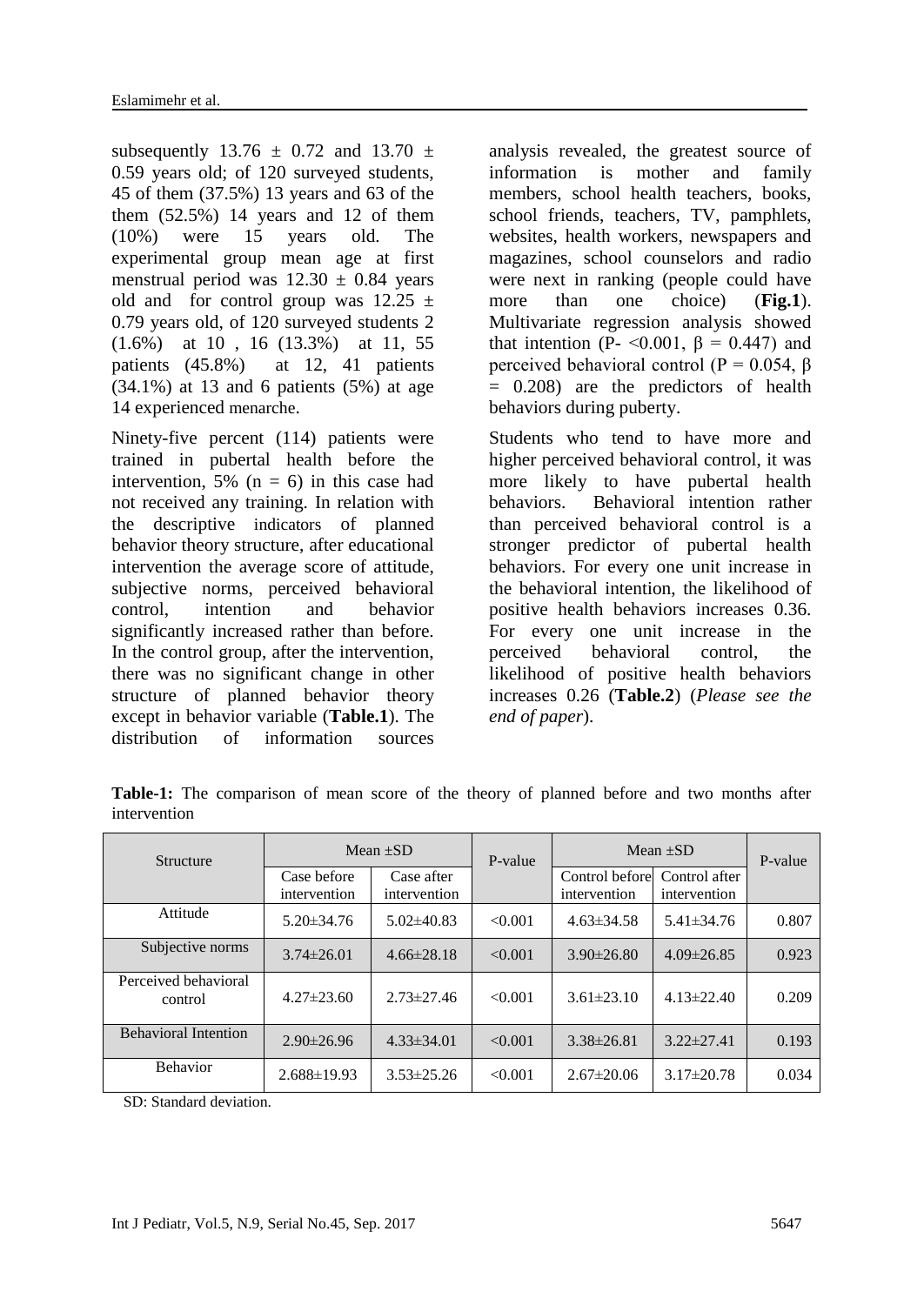

**Fig.1:** Frequency of information sources about puberty health in female first grade high school students.

#### **4- DISCUSSION**

 The theoretical basis of this study is the theory of planned behavior. It is used to maintain and change health behaviors (20). Regarding the effective application of the planned behavior theory on various studies, for the first time in this research planned behavior theory was used to promote girls' pubertal health; the test results confirmed the effectiveness of it on promoting their physical maturity health (Table.1). After educational intervention students attitude on pubertal health has statistically significant changes rather than per- intervention period (Table.1). In line with our findings, other studies also showed the effect of education on attitude (21-24). Attitude as a determinant mental process for potential and actual actions is a predictor of behavior. It means that people always and examine before make a decision about doing an action (25). In this study, mental norms regarding pubertal health after the intervention compared with pre-intervention has statistically significant changes (Table.1). Another studies was conducted to examine the efficacy of educational interventions on the basis of the planned behavior theory on AIDS preventive behaviors in healthy volunteers in Sirjan and Mashhad, Iran, and there were significant changes after the intervention in the intervening group in subjective norms regarding HIV preventive behaviors in healthy volunteers compared with before training (26, 27).

A study was conducted to evaluate the impact of applying the planned behavior theory on prevention of permanent teeth decay in fifth grade students in Khaf city-Iran, after the educational intervention, subjective norms of the prevention of permanent teeth decay increased, this change was statistically significant (28). Also, a study was conducted to determine the effect of educational intervention on fruit and vegetable consumption increase by using the planned behavior theory, after the intervention subjective norms increased, and it was statistically significant (23). On the other hand, in a study by Peyman and Nasehnezhad,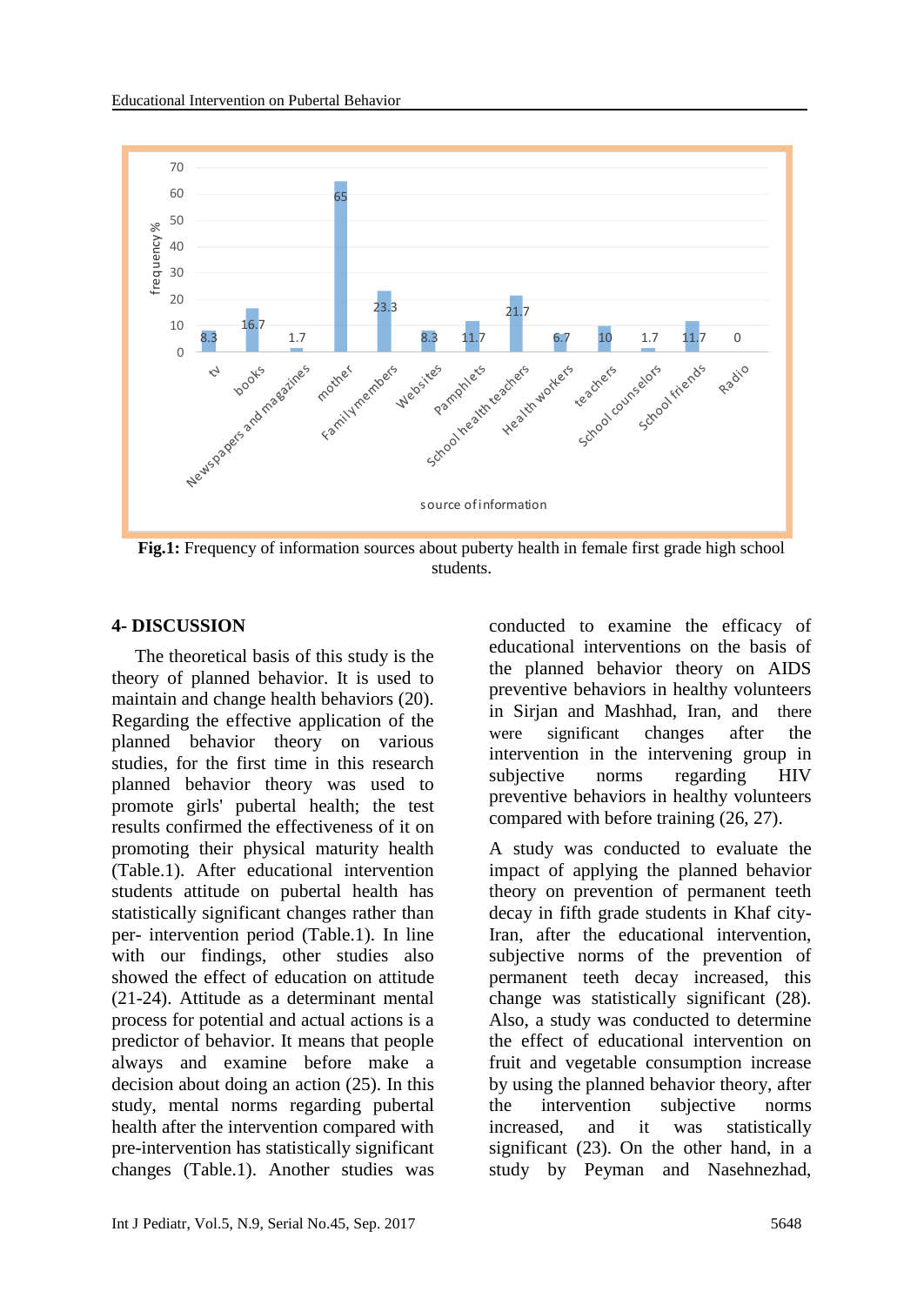education programs had little impact on subjective norms (29) Subjective norms as second effective factor on intention includes "a person's perceived social pressure to do or not to do the desired behavior", or in other words, reflecting the impact of social influence on person (20). At current study, after the intervention, perceived behavioral control about puberty health compared with pre-intervention has statistically significant changes (Table.1). The results of the study of Jalali et al. and Gholipour-Baboli were showed that after the educational programs there was a significant increase in the mean score of perceived behavioral control in the interventional group (22, 30).

If the behavior is not under control considering strong influence by attitudes and subjective norms, it is possible to not do the behavior of interest. When there is no limitation to admit a particular behavior, every behavior can be under full control (25), so that in the study of Mohammadi et al. (31), the results were consistent in this field and showed that the attitude was the one of the best predictor of behavior as well as some other studies confirmed these results (32-34). In this study behavioral intention regarding pubertal health has statistically significant changes compared with pre-intervention (Table.1). Another study was conducted to investigate the effect of training intervention based on the theory of planned behavior on promoting safe behaviors in crossing the street in fourthgrade students in Tehran. A randomized controlled trial was conducted on 160 fourth-grade students (80 girls and 80 boys) who were randomly selected from district 4 of Tehran, in two experimental and control groups. After the intervention in the experimental group, there were significant changes in behavioral intentions regarding the promotion of safe behaviors in students' crossing the street compared with before training (35). As

well as the findings of Mohammadi Zeidi et al. and Kothe et al. (23, 36) confirmed the present study. The theory of planned behavior suggests that people's intention to do a particular behavior is the best predictor of their actual behavior. Except behaviors that are largely beyond the control of the person, intention to do a specific behavior shown to predict actual behavior (37). Pubertal health behaviors have been improved after intervention compared with before which was statistically significant change (Table.1).

Studies on the effectiveness of training on the performance of students are different from pubertal health studies. In a study conducted by Nouri Sistani et al., there was a significant behavioral changes in female students after education in the intervening group. The importance of using educational approach of peer groups was one of the reasons for the effectiveness of education in the study of Nouri Sistani et al. (38). In a study conducted by Dongre et al., there was a significant change in the performance of girls in menstrual health management (39). Also, a study conducted by Zabihi et al., showed that there was a significant relationship between the performance of student in pubertal health care before and after education (40).

The results of this study showed the main sources of information were mothers, family members and school health teachers were next in the ranking (Figure.1). In other studies that have been conducted in the field of pubertal health the most important sources of information were mothers (41). In another conducted study in Karachi- Pakistan, the Internet was expressed as the source of information about menstrual health (42). Regarding mothers as the important source of information, it is needed to pay more attention to their training through education system.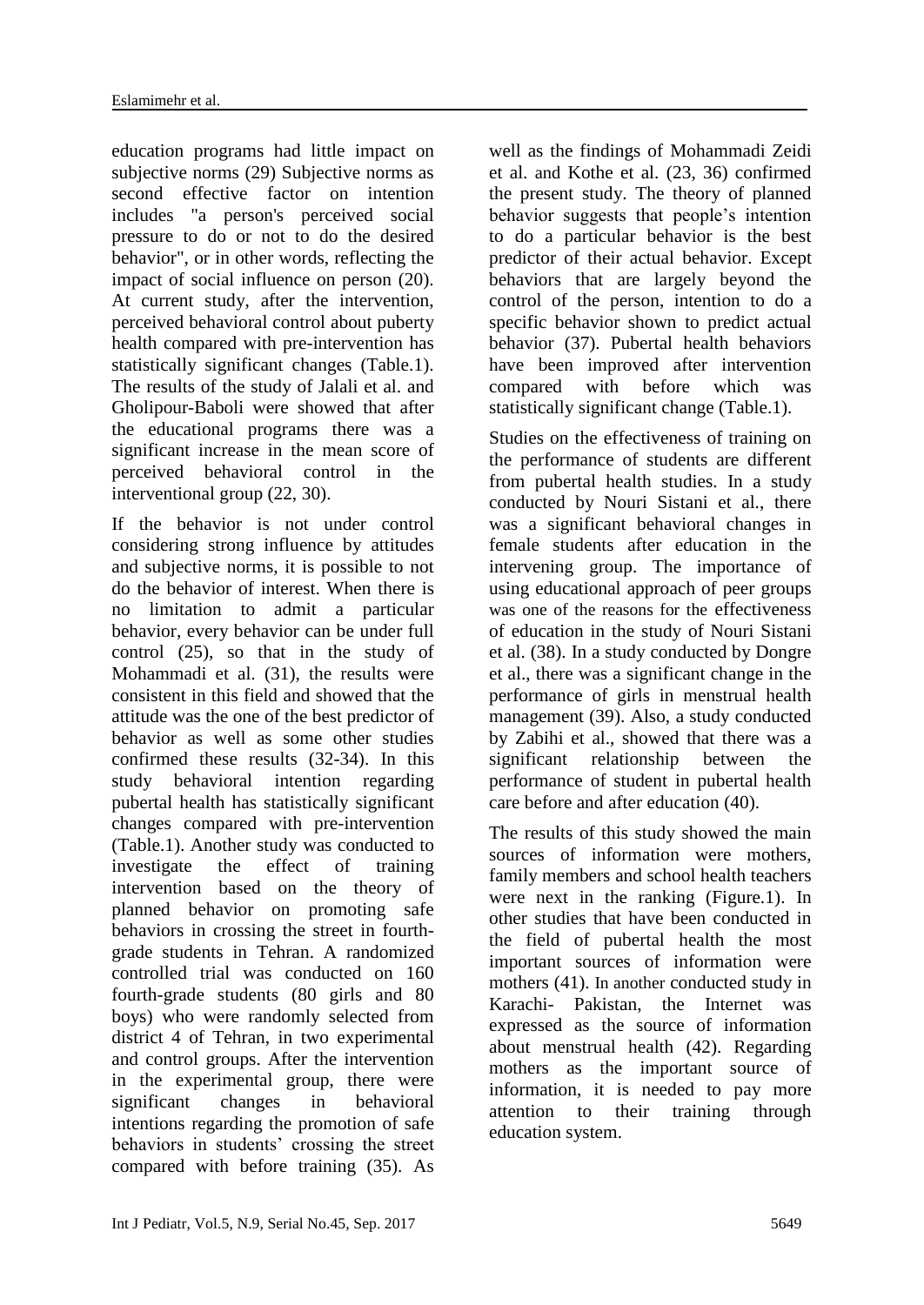The results showed behavioral intention is the predictor of pubertal health behaviors (Table.2), and the more behavioral intention the students have (such as using sanitary pads, light-colored and cotton underwear, underwear daily change, daily activities and exercise, and pain control methods, visiting doctor if there is severe pain ) the more health behaviors show. Milne et al. also showed where the relations between intention and behavior is stronger, Milne et al., showed that when there is a relationship between intention to treat and behavior, we can observe the behavior of interest and also suggested that the intention of positive health behavior is significantly associated with the behavior of individuals in the future (43).

This study showed, perceived behavioral control predict health behaviors during adolescence (Table.2). Ajzen stated perceived behavioral control is an important factor affecting behavior; when people are unsure about their ability to perform specific behaviors, perceived behavioral control assessment can help to predict these behaviors (44). According to the results of this study, 51.9% health behavior change theory is explained by planned behavior variables. In line with the results of the present study, the research conducted by Ismail et al., showed that constructs of theory of planned behavior predicted 51% of changes in the exclusive breastfeeding behavior (45). But not conform to the findings of study of Peyman et al. (29) and Jamei et al. (46).

#### **4-1. Limitation of study**

The limitations of this study can be the sensitivity to the issues of puberty and the problems of this period. For this reason, it was difficult to communicate with them and more time and meetings are required.

# **5- CONCLUSIONS**

 According to the research, it can be concluded that educational interventions

has impact on improving structures (attitudes, subjective norms, perceived behavioral control and intention), and physical function of the under study population; thus, it is better to use this theory in educational programs of puberty in adolescent girls. According to the results of this study it is suggested to enhance interventions in order to strengthen pubertal health behavior, the intention and perceived behavioral control in female students .regarding intention in this study as the most important determinant of pubertal health behaviors it is recommended the researchers more emphasis on this structures for the preparation of texts according to their needs and model structures. Classes about the adult girls' needs should be held in schools for parents, especially mothers, to be familiar with these issues.

#### **6- AUTHORS CONTRIBUTIONS**

- Study design: FE, FR.
- Data Collection and Analysis: ARK, and SK.
- Manuscript Writing: FE, FR.
- Critical Revision: FR, SK.

# **7- CONFLICT OF INTEREST**

All the authors declare that they have no conflict of interest.

# **8- ACKNOWLEDGMENTS**

This article derives from a research project with the code 6727 and part of the master's degree thesis. Thereby, the authors would like to thank Research Deputy of Sahid Beheshti University of Medical Sciences which was partially in charge of financial support of the project, and Education Management of Khamir city and all the participants in the intervention for their cooperation.

#### **9- REFERENCES**

1. Dahl RE, Gunnar MR. Heightened stress responsiveness and emotional reactivity during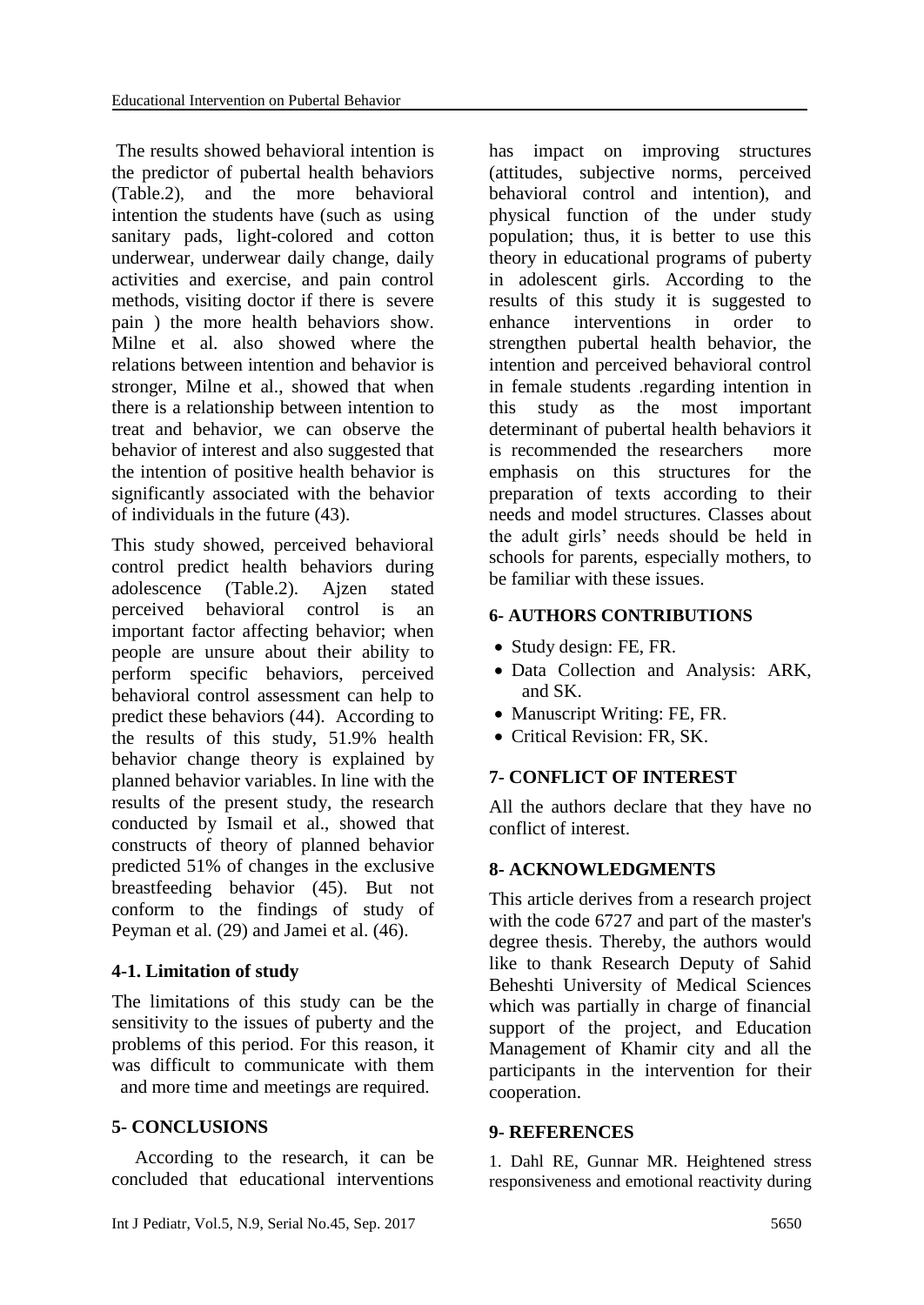pubertal maturation: Implications for psychopathology. Development and Psychopathology 2009; 21:1-6.

2. Ghergherehchi R, Shoaree N. Age of Puberty and Its Relationship with Body Mass Index in Iranian Girls Living in Tabriz. Medical Journal of Tabriz University of Medical Sciences. 2011; 33(2):63-8.

3. Katica LG, Dekovic M, Opacic G. Pubertal status, interaction with significant others and self- esteem of adolescent girls. Adolescence 1994; 29 (115): 691-95.

4. Taghizadeh Moghaddam H, Shahinfar S, Bahreini A, Ajilian Abbasi M, Fazli F, Saeidi M. Adolescence Health: the Needs, Problems and Attention. International Journal of Pediatrics 2016; 4(2):1423-38.

5. Organization of Management and Planning in Iran, Dargah Melli Amar. General numeration of population and house. [Online 2014]. Available at: www.amar.org.ir/portals/o/files/abstract/1390/ n-sarshomari90-20.pdf.

6. Naraghi Y. Development and undeveloped countries. 3th edition. Tehran: Enteshar press; 1994.

7. Pilliteri A. Maternal and Child Health Nursing. Y. B. Lippincott Company: Philadelphia; 1995. Pp.75- 80.

8. Speroff L, Glass RH, Kase NG. Clinical Gynecologic Endocrinology. 6th Edition. New York: Lippincott Williams and Wilkins; 1999. Pp. 566-567.

9. Alimohammadian M, Jamal AA. Puberty health (especially girls). Tehran: Javaneh Roshd; 2009.

10. Majlessi F, Mirza Agha M. Menstrual health behavior among high school students in Tehran: A comparison between the north and the south. Payesh Journal of the Iranian for Health Sciences Research 2004; 2(3):158-53.

11. Adinma, ED, Adinma JIB. Perceptions and practices on menstruation amongst Nigerian secondary school girls. African Journal of Reproductive Health 2009; 12(1):74-83.

12. Kim MH, Yoo IY. Knowledge of menstruation, emotional reaction to menarche, attitude toward menstruation and coping

behavior among Korean primary school students. Korean Journal of Women Health Nursing 2009; 15(1):64-72.

13. Chan SS, Yiu, KW, Yuen PM, Sahota DS, Chung TK. Menstrual problems and healthseeking behaviour in Hong Kong Chinese girls. Hong Kong Med J 2009; 15(1):18-23.

14. Nahidi, F, Jalali Aria K, Amir Ali Akbari S, Alavi Majd H. Parents and teachers' view on appropriate time and method for female reproductive health education. Journal of Gorgan University of Medical Sciences 2010; 12(3):84-90.

15. Makari H, Kheyrkhah M, Neisani L, Hoseini F. The impact of puberty health education on self-concept of adolescents. Iranian Journal of Nursing Research 2013; 8(3):47-57.

16. Shamsi M, Tajik R, Mohammad Beigi A. Effect of education based on Health Belief Model on selfmedication in mothers referring to health centers of Arak Rahavard Danesh. Journal of Arak University of Medical Sciences 2009; 3(12): 44-53.

17. Ajzen I. The theory of planned behavior. Organizational behavior and human decision processes 1991; 50(2):179-211.

18. Karimi Shahanjarini A. Application of a combined approach in identifying the determinants of junk food consumption in adolescent. Thesis submitted for the degree of PhD in health education. Department of health, Tehran University of Medical Scines; 2010; 1- 50.

19. Valizadeh R, Taymoori P, Yousefi F, Rahimi L, Ghaderi N. The Effect of Puberty Health Education based on Health Belief Model on Health Behaviors and Preventive among Teen Boys in Marivan, North West of Iran. Int J Pediatr 2016; 4(5): 3271-81.

20. Ajzen I. The theory of planned behavior. Organizational behavior and human decision processes. 1991; 50(2):179-211.

21. Jalali, M, Shamsi M, Roozbahani N, Kabir K. The effect of education based on the theory of planned behavior in promoting preventive behaviors of urinary tract infections in pregnant women. Journal of Jahrom University of Medical Sciences 2014; 12(3): 49-57.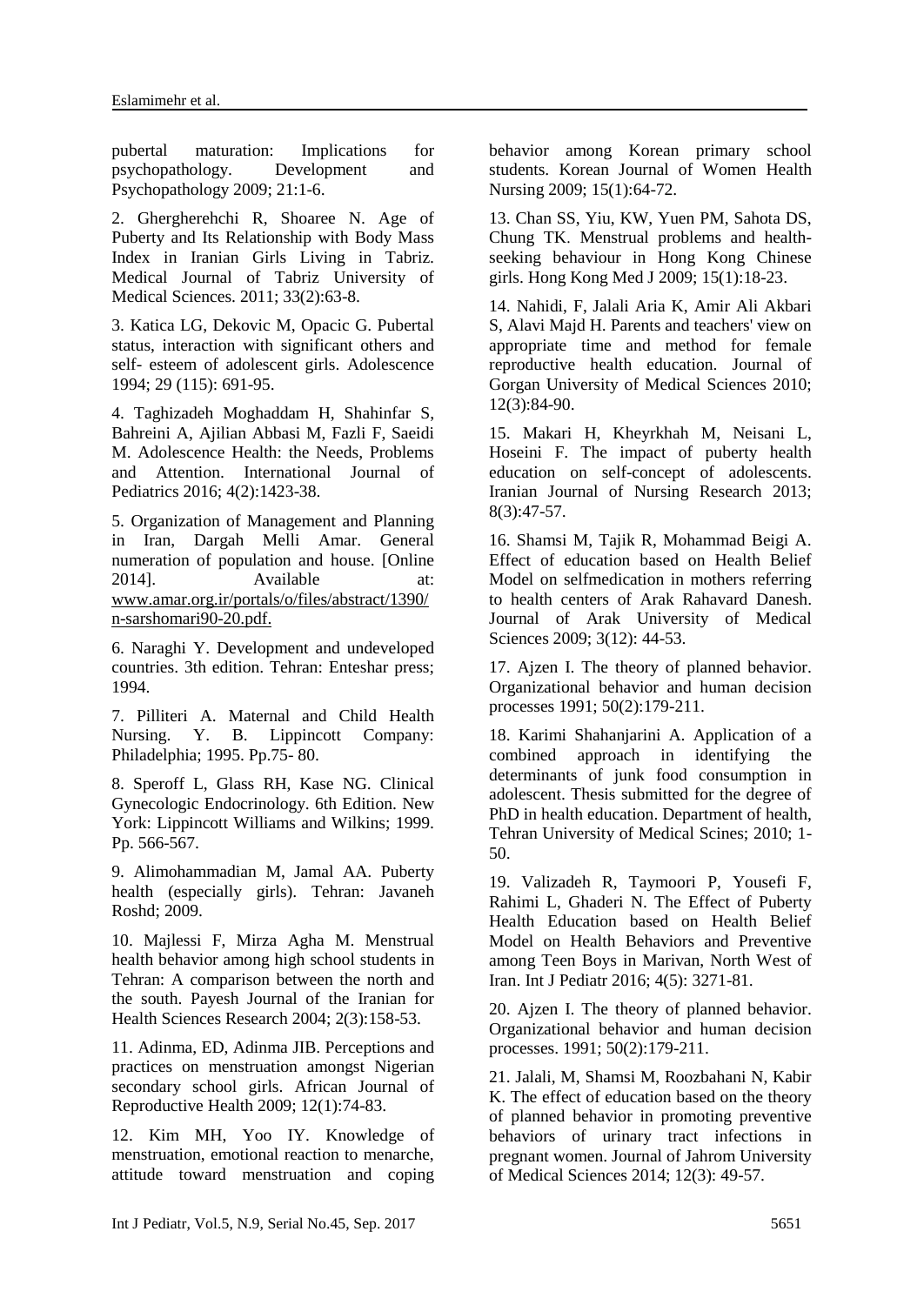22. Majlessi F, Rahimi A, Mahmoudi M, Hosseinzadeh P. The impact of lecture and educational package methods in knowledge and attitude of teenage girls on puberty health. Bimonthly Journal of Hormozgan University of Medical Sciences 2012; 15(4): 327-22.

23. Kothe EJ, Mullan BA, Butow P. Promoting fruit and vegetable consumption. Testing an intervention based on the theory of planned behavior. Appetite 2012; 58(3): 997- 1004.

24. Gheysvandi E, Eftekhar ardebili H, Azam K, Vafa MR, Azadbakht M, Babazadeh T, et al. Effect of an educational intervention based on the theory of planned behavior on milk and dairy products consumption by girl-pupils .journal of school of public health 2015; 13  $(2):45-54.$ 

25. Glanz K, Rimer BA, Viswanath K. Health behavior and health education theory, research, and practice. 4th ed. San Francisco: Jossy-Bass; 2008.Pp.12-71.

26. Sadeghi R, Khanjani N. Impact of Educational Intervention Based on Theory of Planned Behavior (TPB) on the AIDS-Preventive Behavior among Health Volunteers. Iranian Journal of Health Education and Health Promotion 2015; 3(1): 23-31.

27. Vakili R, Fayyazi Bordbar MR, Alipour Anbarani M, Saeidi M, Ajilian Abbasi M.The Effects of Speech Training, Guidebook and Simultaneous Method, on the Knowledge and Attitude of Students about HIV/AIDS. Int J Pediatr 2015; 3(3.1): 617-24.

28. Peyman N, Samiee Roudi KH. The Effect of Education Based on the Theory of Planned Behavior on Caries Prevention of Permanent Teeth in Fifth Grade Students in Khaf City. J Mash Dent Sch 2015; 39(2): 123-36.

29. Peyman N, Nasehnezhad M. Effect of Education Based on the Theory of Planned Behavior on Fast Food Consumption in High School Girl's Students in Sabzevar City 2014. Journal of Neyshabur Univercity Medical Science 2015; 3(3): 46-54.

30. Gholipour-Baboli A, Toranjinejad A, Gilasi HR, Moravejy SA, Gharlipour Z, Ramezani T. Effect of Educational Program on Milk Consumption based on the Theory of Planned Behavior among Girl Students. Int J Pediatr 2017; 5(4): 4793-4802.

31. Mohammadi S, Ghajari H, Valizade R, Ghaderi N, Yousefi F, Taymoori P, et al. Predictors of smoking among the secondary high school boy students based on the health belief model. Int J Prev Med 2017; 8:24.

32. Ghaderi N, Ahmadpour M, Saniee N, Karimi F, Ghaderi Ch, Mirzaei H. Effect of Education Based on the Health Belief Model (HBM) on Anemia Preventive Behaviors among Iranian Girl Students. Int J Pediatr 2017; 5(6): 504352.

33. Valizadeh R, Taymoori P, Yousefi F, Rahimi L, Ghaderi N. The Effect of Puberty Health Education based on Health Belief Model on Health Behaviors and Preventive among Teen Boys in Marivan, North West of Iran. . Int J Pediatr 2016; 4(5): 1795-1805.

34. Ghaderi N, Taymoori P, Yousefi F, Nouri B. The prevalence of Cigarette Smoking among Adolescents in Marivan city- Iran: Based on Health Belief Model. Int J Pediatr 2016; 4(9): 3405-13.

35. Ramezankhani A, Khalafe Nilsaz M, Dehdari T, Soori H, Tavasoli E, Khezli M, et al. Effects of an educational intervention based on planned behavior theory in promoting safe behaviors crossing the street in students. J Health Syst Res 2014; Health Education Supplement: 2000-2010.

36. Mohammadi Zeidi I, Pakpour Hajiagha A, Mohammadi Zeidi B. Effectiveness of educational intervention on exclusive breast feeding in primipara women: application of planned behavior theory. Razi Journal of Medical Sciences 2015;127: 12-23.

37. Heirman W, Walrave M. Predicting adolescent perpetration in cyberbullying: An application of the theory of planned behavior. Piscothema 2012; 24(4): 614-20.

38. Noori Sistani M, Merghati Khoi E. The impact of peer-based educational approaches on girls' physical practice of pubertal health. Arak Medical University 2010; 12(4): 129-35.

39. Dongre AR, Deshmukh PR, Garg BS. The effect of community-based health education intervention on management of menstrual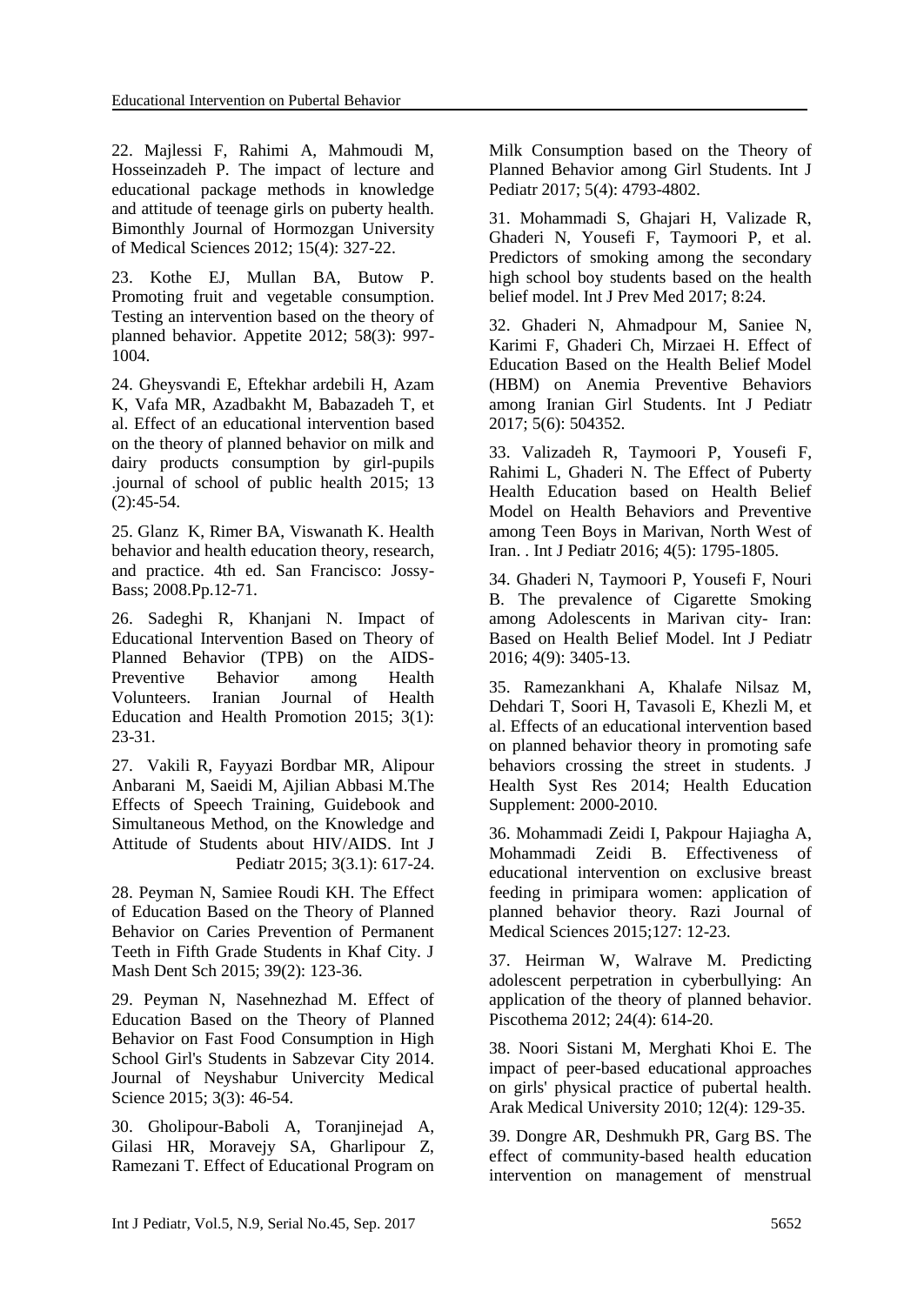hygiene among rural Indian adolescent girls. World health and population 2006; 9(3): 48- 54.

40. Zabihi, A. Effect of education on knowledge and practice of female students about puberty health. Journal of Babol University of Medical Sciences 2002; 4(3): 58- 62.

41. Olfati F, Aligholi S. A study on educational needs of teenage girls regarding the reproductive health and determination of proper strategies in achieving the target goals in Qazvin. Journal Qazvin University Medical Sciences 2008; 12(2): 80-2.

42. Ali TS, Ali PA, Waheed H, Memon AA. Understanding of puberty and related health problems among female adolescents in Karachi, Pakistan. Journal-Pakistan Medical Association 2006; 56(2): 68.

43. Milne S, Sheeran P, Orbell S. Prediction and intervention in health-related behavior: A metaanalyticreview of protection motivation theory. J ApplSocPsychol 2000; 30:106-43.

44. Ajzen I. Perceived Behavioral Control, Self-Efficacy, Locus of Control, and the Theory of Planned Behavior1. Journal of applied social psychology 2002; 32(4):665-83.

45. Ismail T, Alina T, Wan Muda WAM, Bakar MI. The extended Theory of Planned Behavior in explaining exclusive breastfeeding intention and behavior among women in Kelantan, Malaysia. Nutrition research and practice 2016; 10(1):49-55.

46. Jamei F, Ostovar A, Javadzade H. Predictors of Exclusive Breastfeeding among Nulliparous Iranian Mothers: Application of the Theory of Planned Behavior. Int J Pediatr 2017; 5(3): 4457-67.